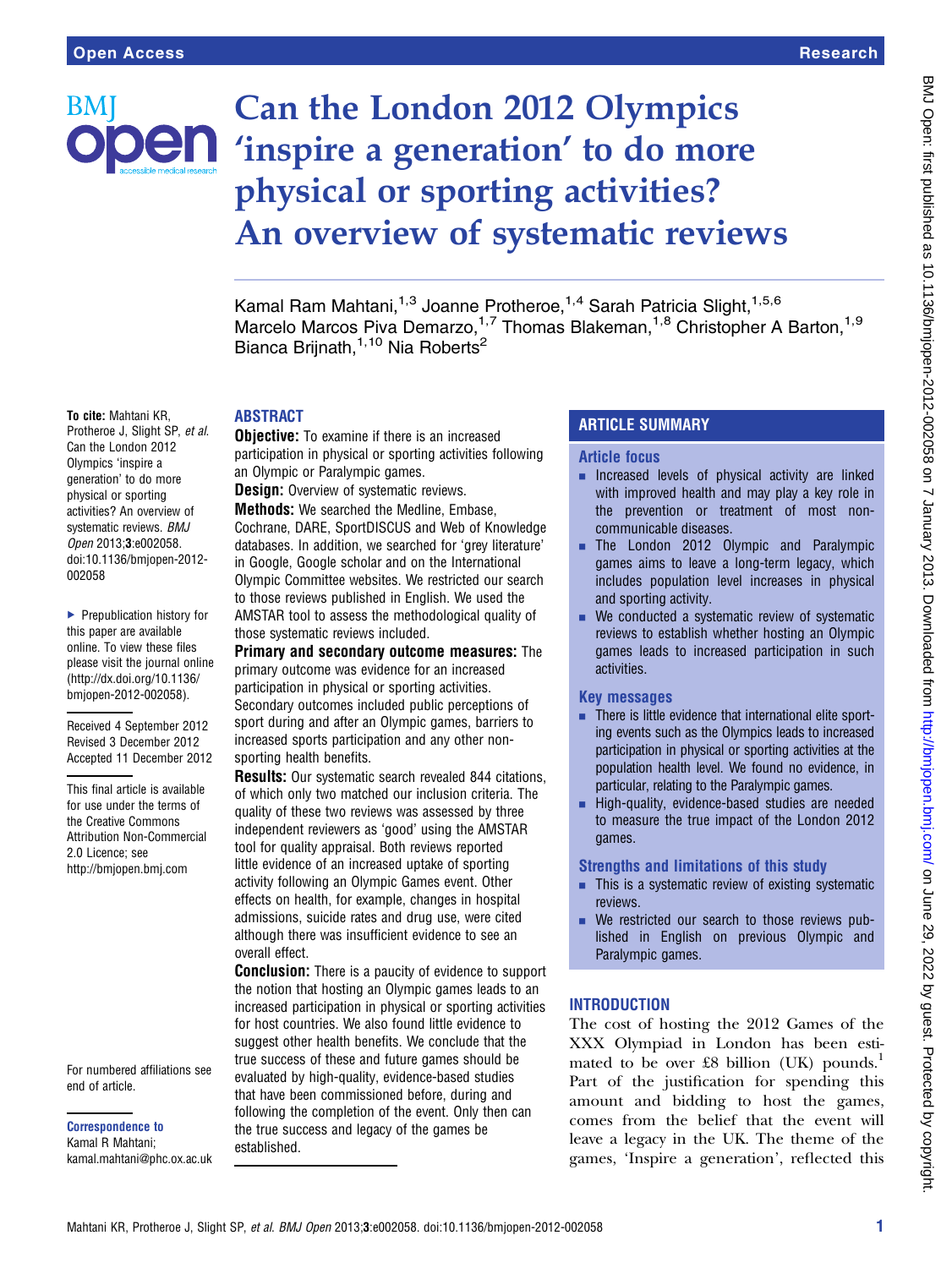desire to promote participation in sport in the run-up to, during and after the event.<sup>2</sup>

In 2010, the Department for Culture, Media and Sport outlined the UK Government's plans for this legacy, and included 'harnessing the UK's passion for sport to increase grass roots participation, particularly by young people—and to encourage the whole population to be more physically active'.<sup>3</sup> However, since the games were awarded to London in 2005, there has been an overall decline among 16-year-olds to 25-year-olds in sport participation.<sup>4</sup> These findings are a cause for concern especially as a recent analysis of the burden of disease and life expectancy showed that physical inactivity has a major negative health effect worldwide linked to coronary heart disease, diabetes and cancer. It is also estimated that around 1.3 million deaths could be averted every year if physical inactivity decreased by 25%.<sup>5</sup>

A previous systematic review of literature published between 1978 and 2008 found insufficient evidence to support or refute any health or socioeconomic impacts from major multisport events.<sup>6</sup> We saw value in conducting an 'overview of systematic reviews', thus allowing the findings of separate reviews to be compared and contrasted.<sup>7</sup> Second, we restricted our search to the impact of the Olympic and Paralympic games only, with our primary outcome of interest an increased participation in sport or recreational activities subsequent to hosting these games. Our aim was to highlight new areas that could possibly guide policy makers on decision making and planning of future games.

#### **METHODS**

#### Data sources and search strategy

Two authors (NR and KRM) devised the search strategy. One author (NR) searched MEDLINE, EMBASE, Cochrane, DARE, SportDISCUS and Web of Knowledge databases. For each database, we applied two search filters for identifying systematic reviews.<sup>8</sup> We also performed searches on Google, Google Scholar and the International Olympic Committee websites. We restricted the inclusion of papers to those published in English (full details of the search strategy used are given in appendix 1).

#### Study selection

Three authors (KRM, JP and SPS) independently screened the results of the searches, according to the inclusion criteria, which were agreed a priori. Any disagreement between these authors was resolved by discussion. Given the broad nature of non-systematic reviews, commentaries and general opinion based articles, we restricted our search to only systematic reviews. We used the Cochrane Handbook for Systematic Reviews of Interventions for a definition of a systematic review, that is, 'a systematic review attempts to identify, appraise and synthesise all the empirical evidence that meets prespecified eligibility criteria to answer a given research

question'. <sup>9</sup> We included reviews which systematically appraised the published literature within the remit of the review. No restriction was placed on age, gender or race. We included reviews from all countries, and accepted reviews that presented their results quantitatively or as a narrative. We excluded reviews that only focused on other multisporting events (such as Winter Olympics and Commonwealth Games) as well as single-sporting events (such as World cups and World Championships).

### **Outcomes**

The primary outcome for this overview was an increased involvement in sporting activity following an Olympic games. We define 'increased uptake' as any means to demonstrate increased participation, and held no restriction on whether this was demonstrated qualitatively or quantitatively. We applied the term 'sporting activity' to include any of the 36 Olympic sports (Archery, Athletics (including walking), Badminton, Basketball, Beach Volleyball, Boxing, Canoe Slalom, Canoe Sprint, Cycling—BMX, Cycling—Mountain Bike, Cycling—Road, Cycling—Track, Diving, Equestrian, Fencing, Football, Gymnastics— Artistic, Gymnastics—Rhythmic, Handball, Hockey, Judo, Modern Pentathlon, Rowing, Sailing, Shooting, Swimming, Synchronised Swimming, Table Tennis, Taekwondo, Tennis, Trampoline, Triathlon, Volleyball, Water Polo, Weightlifting and Wrestling) and 21 Paralympic sports (Archery, Athletics, Boccia, Cycling Road, Cycling Track, Football 5-a-side, Football 7-a-side, Goalball, Equestrian, Judo, Powerlifting, Rowing, Sailing, Shooting, Swimming, Table Tennis, Sitting Volleyball, Wheelchair Basketball, Wheelchair Fencing, Wheelchair Rugby and Wheelchair Tennis).

Secondary outcomes included:

- ▸ Increases in other forms of physical activity;
- ▸ Public perceptions of sport during and after an Olympic games;
- ▸ Barriers to increased sports participation and
- ▸ Non-sporting (physical or mental) health benefits.

We followed the WHO definition of 'physical activity', that is, any bodily movement produced by skeletal muscles that requires energy expenditure.<sup>10</sup> This was to include other forms of physical activity to include those sports not mentioned above as well as non-Olympic physical activities, for example, dance, skipping, etc.

#### Quality assessment of included reviews

We used the AMSTAR measurement tool to assess the quality of the included reviews. This 11-point assessment tool is, to the best of our knowledge, the only one validated tool for this purpose.<sup>11</sup> The assessment was carried out independently by two authors (CB and BB). Any disagreement between authors was referred to a third author (KRM) and a final decision was made.

## Data extraction

Three authors (KRM, TB and MD) independently extracted data from included reviews using a predefined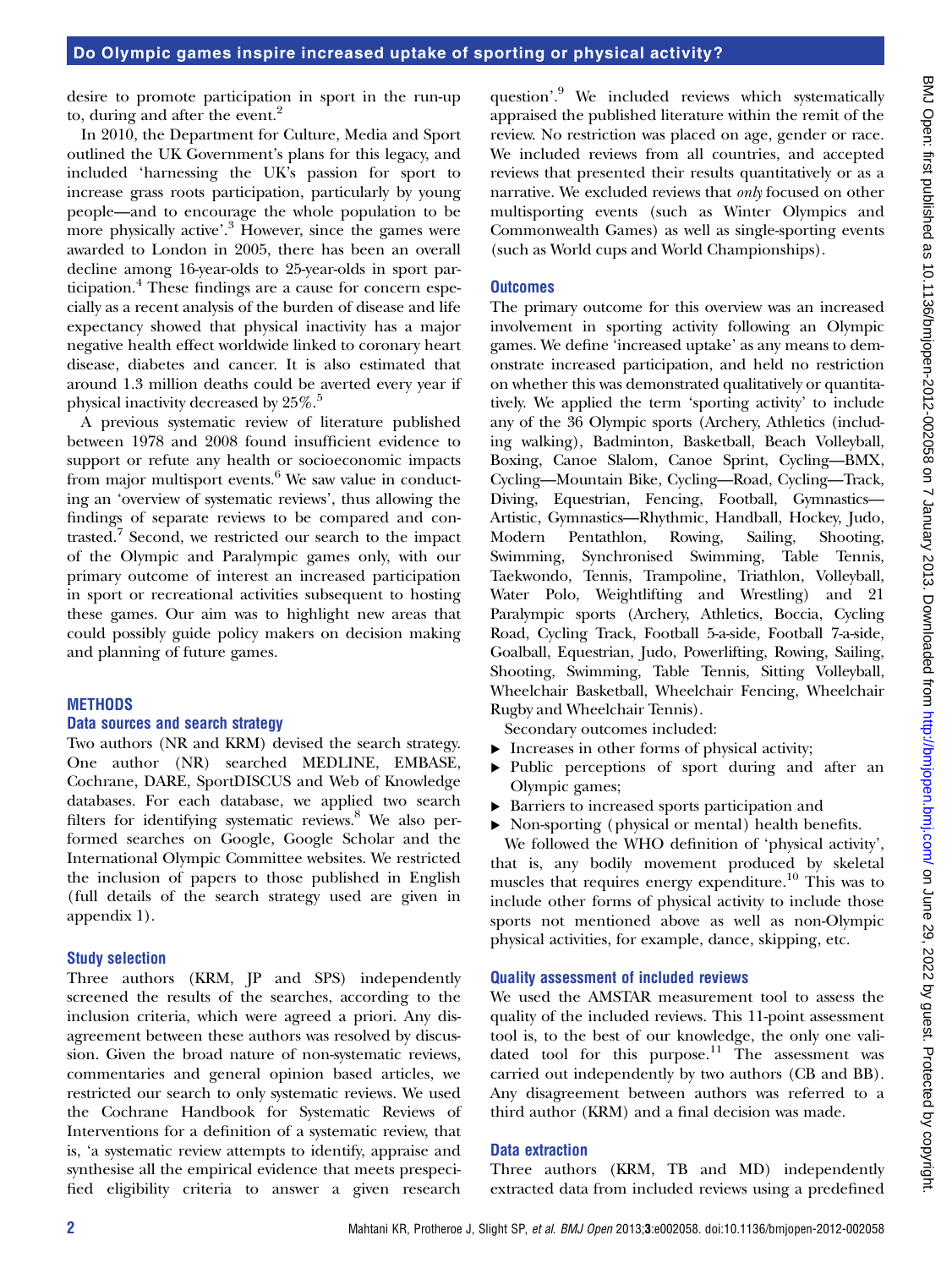data extraction sheet. We included the title, author, year and funding source, study aim, search strategy, number of included studies, inclusion and exclusion criteria, population(s) for which the studies have been set in, Olympic games being referred to, overall conclusions and implications for future practice. We avoided looking at the primary data unless we felt further relevant information was needed.

#### Review synthesis

All extracted data were tabulated according to study ID, year of publication, AMSTAR quality score, data relating to our primary outcome and data relating to secondary outcome. The sections relating to our primary outcome were further divided into the Olympic event to which they refer the sporting activity and the overall impact. Quantitative synthesis was not possible and as a result it was agreed that all results be reported as a narrative.

#### RESULTS

#### Results of search strategy

Figure 1 summarises the results of our search strategy. We initially identified 844 references after removal of duplicates. Of these, 798 references were excluded based on titles alone for a lack of relevance. Of the



remaining 46 papers, a further 42 were dismissed after review of the abstracts. The majority of excluded citations were non-systematic reviews, commentaries and books. Where possible, relevant chapters of books were reviewed and included if they met our criteria. Four reviews were analysed in detail. Of these, two were subsequently excluded. Although one of these excluded reviews searched key databases, specialist bibliographic databases and different types of evidence including the grey literature, as well as contacted relevant individuals and organisations, we were unclear if its review process was carried out systematically.<sup>12</sup> We contacted the authors of this paper who confirmed that their study was not a systematic review and as a result it was excluded from our review(Murphy NM. personal communication (via email), 17 August 2012) The other excluded study<sup>13</sup> was an abbreviated version of one of our included reviews.<sup>14</sup> Personal communication with the lead author of both papers confirmed that the abbreviated version contained no additional information(Weed M personal communication (via email), 15 August 2012). As a result we excluded it from our review. It was finally agreed that only two reviews were eligible for quality assessment and data extraction. The first of these was a systematic review of the evidence base for developing a physical activity and health legacy from the London 2012 Olympic and Paralympic games, commissioned by the UK Department of Health.<sup>14</sup> The second included study was a systematic review evaluating the health and socioeconomic impacts of major multisporting events between 1978 and 2008.<sup>6</sup> Table 1 summarises the main

#### Quality assessment of included reviews

characteristics from the included reviews.

We only selected reviews where the objective of the study was clearly stated and fitted within the remit of this review. We used the AMSTAR methodological quality assessment tool to appraise our included reviews.<sup>11</sup> Overall, we found the quality of the included reviews to be good. Table 2 summarises the results of our quality appraisal using the AMSTAR tool.

## Increased uptake of sporting or physical activity following an Olympic games

Both included reviews reported that the evidence to support an uptake of sport or physical activities after an Olympic games was generally weak and inconclusive. McCartney *et a* $\ell^6$  reported no overall change in the recreational impact of hosting an Olympic games. They cited some evidence, however, of an upward trend in sports participation from the early 1980s until 1994, and in association with the 1992 Barcelona games in Spain. They graded the cited evidence as being of the lowest level according to their quality appraisal. Weed *et al*<sup>14</sup> also referred to evidence for increased participation following the 1992 Barcelona games. The authors noted that the results were drawn from data taken 7 years prior Figure 1 PRISMA flow diagram. The same and 3 years after the 1992 games, and highlighted a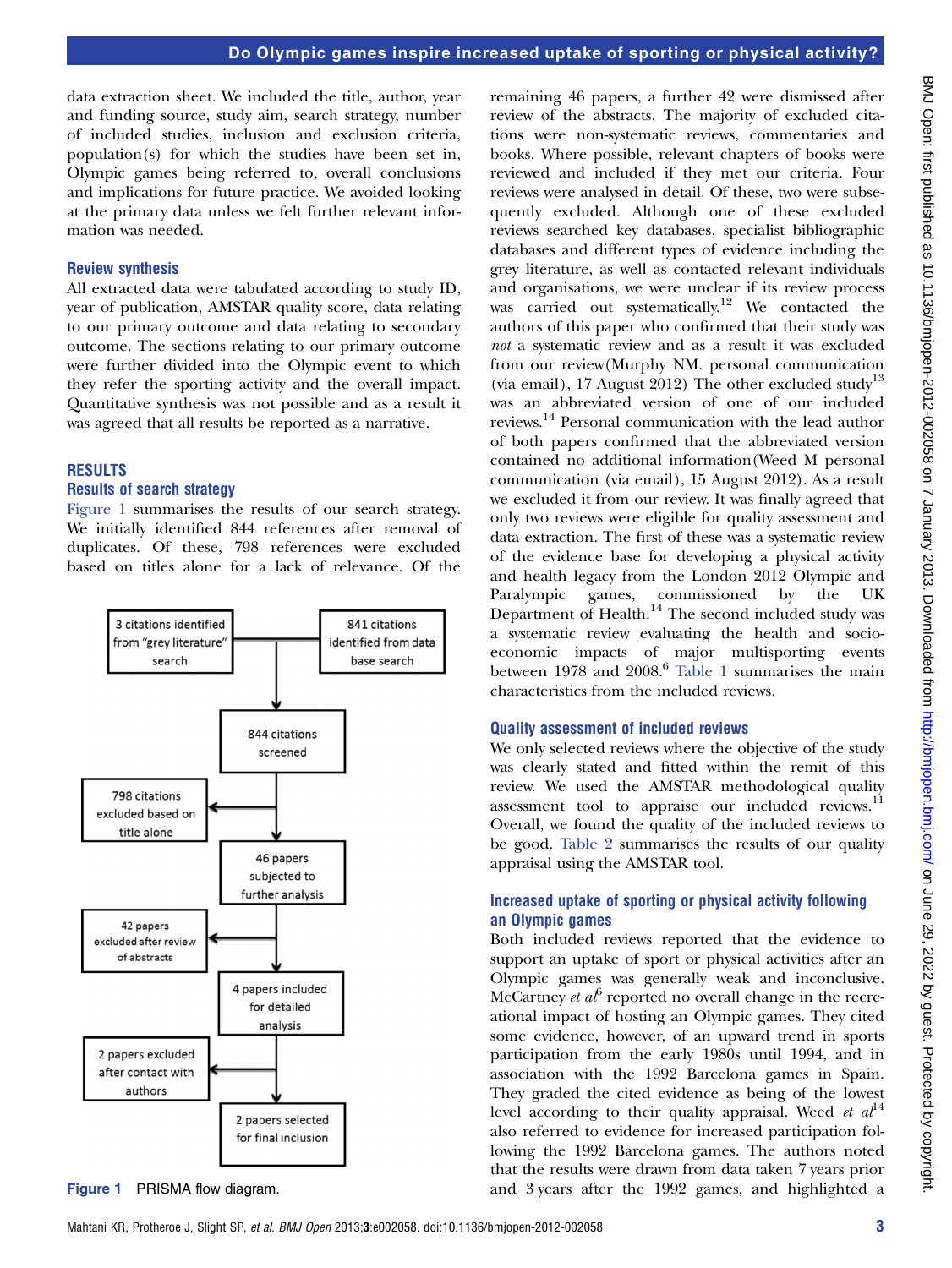| Table 1<br>Characteristics of included reviews                                         |                                                                                                                                                                                                                                                                                                                                                                                                                                                                                                                                                                                                                                                                                                                                                                                                                     |                                                                                                                                                                                                                                                                                                                                                                                                                                                                                                                                                                                                                                                                                                             |  |
|----------------------------------------------------------------------------------------|---------------------------------------------------------------------------------------------------------------------------------------------------------------------------------------------------------------------------------------------------------------------------------------------------------------------------------------------------------------------------------------------------------------------------------------------------------------------------------------------------------------------------------------------------------------------------------------------------------------------------------------------------------------------------------------------------------------------------------------------------------------------------------------------------------------------|-------------------------------------------------------------------------------------------------------------------------------------------------------------------------------------------------------------------------------------------------------------------------------------------------------------------------------------------------------------------------------------------------------------------------------------------------------------------------------------------------------------------------------------------------------------------------------------------------------------------------------------------------------------------------------------------------------------|--|
| <b>Review</b>                                                                          | Weed et al <sup>14</sup>                                                                                                                                                                                                                                                                                                                                                                                                                                                                                                                                                                                                                                                                                                                                                                                            | McCartney et af                                                                                                                                                                                                                                                                                                                                                                                                                                                                                                                                                                                                                                                                                             |  |
| Year<br>Question posed by<br>review                                                    | 2009<br>Four questions were established for the review:<br>(1) What evidence exists that the Olympic<br>Games, sports events or sports franchises can<br>impact upon physical activity and sport<br>participation and upon health-related<br>behaviours?<br>(2) By what processes have physical activity and<br>sport participation and health-related behaviours<br>been leveraged from the Olympic Games, sports<br>events or sports franchises?<br>(3) What processes that have been used to<br>leverage, inter alia, volunteering, community<br>engagement and tourism from the Olympic<br>Games, sports events and sports franchises<br>might inform leveraging strategies for physical<br>activity, sport and health?<br>(4) How has the leveraging of a range of<br>opportunities from Olympic Games, sports | 2010<br>To assess the effects of major multisport events<br>on health and socioeconomic determinants of<br>health in the population of the city hosting the<br>event                                                                                                                                                                                                                                                                                                                                                                                                                                                                                                                                        |  |
| Search strategy                                                                        | events and sports franchises been evaluated?<br>Published literature via SPORTS DISCUS,<br>CINAHL, PsychINFO, MEDLINE,<br>▶ Web of Knowledge (General Science and<br>Social Science Database)<br>In addition several sources for 'grey literature'<br>were searched (see full paper for more details)                                                                                                                                                                                                                                                                                                                                                                                                                                                                                                               | Papers published between 1978 and 2008<br>From Applied Social Science Index and<br>Abstracts (ASSIA), British Humanities Index<br>(BHI), Cochrane database of systematic reviews,<br>Econlit database, Embase, Education Resources<br>Information Center (ERIC)database, Health<br>Management Information Consortium (HMIC)<br>database, International Bibliography of the Social<br>Sciences (IBSS), Medline, PreMedline,<br>PsycINFO, Sociological Abstracts, Sportdiscus,<br>Web of Knowledge, Worldwide Political Science<br><b>Abstracts</b><br>In addition an 'extensive' search of the grey<br>literature (between April & October 2008) was<br>carried out (see individual review for full details) |  |
| No of included studies<br>Quality appraisal tool<br>used to assess<br>included studies | 24<br>A rudimentary quality appraisal sheet was<br>agreed by all authors and review panel as being<br>relevant to the research question (Weed<br>M. personal communication (via email), 15<br><b>August 2012)</b>                                                                                                                                                                                                                                                                                                                                                                                                                                                                                                                                                                                                   | 54<br>Assessed using a modified version of the<br>Hamilton quality assessment tool                                                                                                                                                                                                                                                                                                                                                                                                                                                                                                                                                                                                                          |  |
| Overall comment on<br>quality of included<br>studies                                   | Variable. With reference to our primary outcome,<br>was assessed to be generally poor                                                                                                                                                                                                                                                                                                                                                                                                                                                                                                                                                                                                                                                                                                                               | Study quality was 'poor'                                                                                                                                                                                                                                                                                                                                                                                                                                                                                                                                                                                                                                                                                    |  |

possible limitation in comparing data taken at different times and by different designs. The authors also concluded that the evidence was mixed for a 'trickle down' effect on participation; it was possible that some shortterm benefits may have been seen but little evidence of a long-term effect.

## Public perceptions to sporting activity after an Olympic games

McCartney et  $a^6$  did not cite any specific evidence of changes in the public's perception of sporting or physical activity following an Olympic games. In contrast,

Weed *et*  $al<sup>14</sup>$  made reference to a positive perception following elite sporting success. However, they also cited evidence for a negative effect with the potential of elite sports deterring individual participation because of a perceived competence gap. The review also cited evidence for a lack of increased physical activity following the 2000 Sydney Olympics in Australia, despite the 'euphoria' that was documented as following the Games. Weed *et al* also made reference to evidence from Sport England (UK) that found 'more than a quarter of the population in England (26%) have been inspired by British medal-winning performances at the Olympic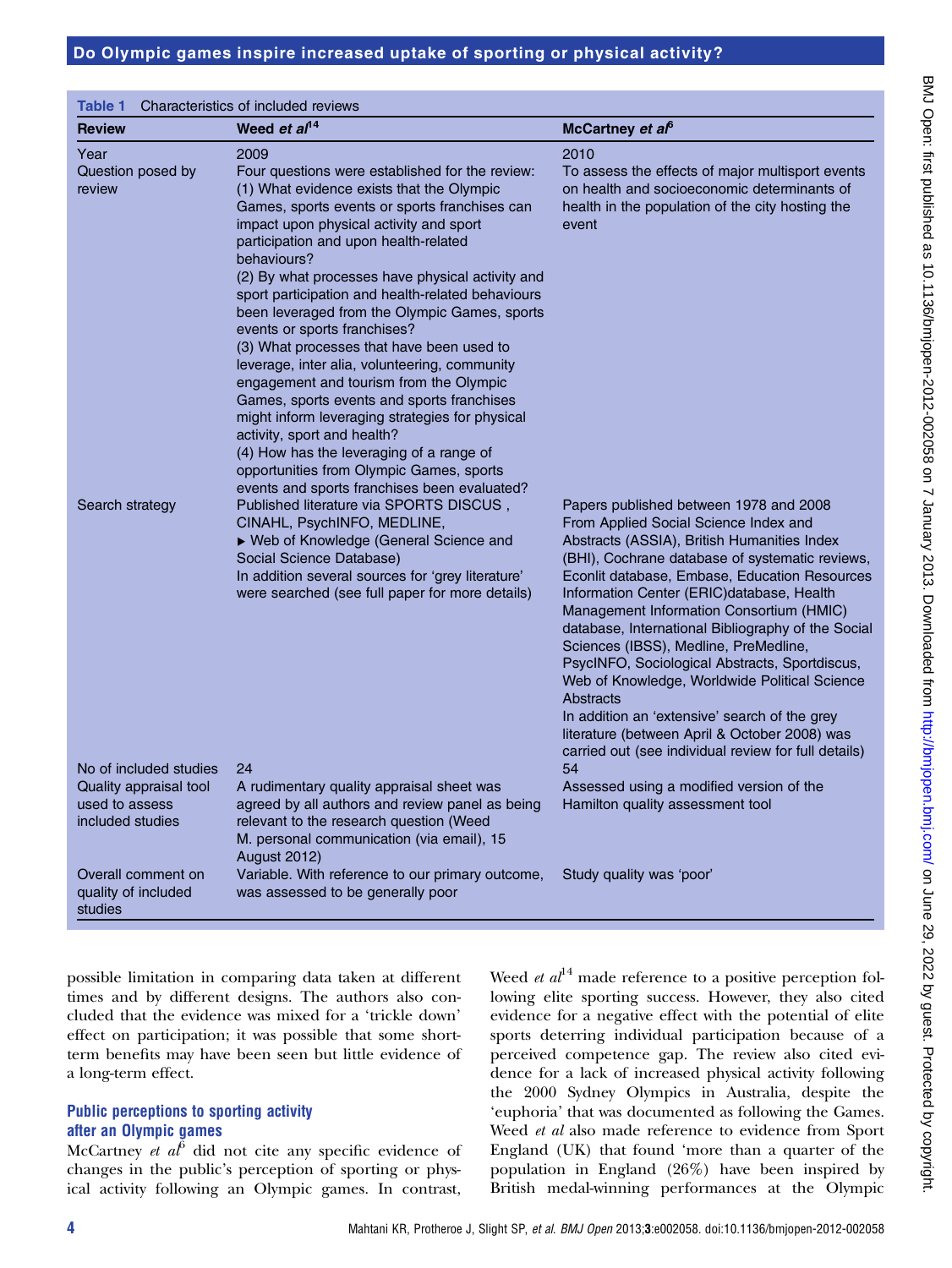|                | Table 2 Quality assessment of included reviews using the AMSTAR tool                                 |                                                     |                                        |  |
|----------------|------------------------------------------------------------------------------------------------------|-----------------------------------------------------|----------------------------------------|--|
|                | Question                                                                                             | Weed <i>et</i> $a^{14}$                             | McCartney et al®                       |  |
| 1.             | Was an 'a priori' design provided?                                                                   |                                                     |                                        |  |
| 2.             | Was there duplicate study selection and data extraction?                                             | Y                                                   | Υ                                      |  |
| 3.             | Was a comprehensive literature search performed?                                                     |                                                     |                                        |  |
| 4.             | Was the status of publication (ie, grey literature) used as<br>an inclusion criterion?               |                                                     | $\vee$                                 |  |
| 5.             | Was a list of studies (included and excluded) provided?                                              | N-only included studies                             | N-only included studies                |  |
| 6.             | Were the characteristics of the included studies<br>provided?                                        |                                                     |                                        |  |
| 7 <sub>1</sub> | Was the scientific quality of the included studies<br>assessed and documented?                       |                                                     | Y                                      |  |
| 8.             | Was the scientific quality of the included studies used<br>appropriately in formulating conclusions? | Y                                                   | Υ                                      |  |
| 9.             | Were the methods used to combine the findings of<br>studies appropriate?                             | Υ                                                   | Υ                                      |  |
| 10. .          | Was the likelihood of publication bias assessed                                                      | Υ                                                   | N/A—authors state this<br>not possible |  |
| 11.            | Was the conflict of interest stated?                                                                 | U (although commissioned by<br>Department of Health | v                                      |  |
|                | Total                                                                                                | 9                                                   | 9                                      |  |
|                | N, no; N/A, not applicable; U, unclear; Y, yes.                                                      |                                                     |                                        |  |

Games in Athens (2004)'. However, they suggested that this was likely to be due to increased participation from people already partaking in sporting activity. They did however acknowledge the importance of an Olympic games in generating a 'festival effect' with evidence that such a perception has the potential to increase the desire to participate in all aspects of the games, including the increased uptake of physical activity.

## Barriers to partaking in increased sporting activity

Weed *et al*<sup>14</sup> cite evidence that a negative perception to the games could act as a barrier or negate completely the potential to use such an event for the development of physical activity or sport, or the promotion of health. The authors also infer from their results, that the absence of planning supplemental activities to leverage and follow the main event, may also act as a barrier to further participation. Community and social empowerment were themes that were reported as being important facilitators in increasing sporting activity.

## Other health benefits

The McCartney et  $a^6$  study examined a number of other outcomes relating to health, well-being, quality of life, health service use, as well as recreation. They found the quality of evidence to be mixed with no overall conclusion for a clear benefit. A moderate grade of evidence was ascribed to data relating to suicide rates which were found to be unchanged after the 1988 Seoul Olympics in South Korea. In contrast, lower levels of evidence were awarded to data showing an increase in paediatric health service demand, and a decrease in childhood asthma acute care events following the 1996 Olympics in Atlanta, USA. A low level of evidence was given to data relating to an increase in hospital presentations related to illicit drugs following the 2000 Olympics in Sydney, Australia. Weed *et al*<sup>14</sup> also report no overall clear benefit on health after an Olympic games event. They cite smoking cessation data, following a campaign to reduce smoking around the Barcelona Olympics that were inconclusive in showing a positive link. They also referred to data from China in the build-up to the 2008 Beijing Olympics suggesting that general health and extended life expectancy improved using data gained from a 'national physique examination'. However, Weed et al point out that such results should be interpreted with caution as it may not be possible to extrapolate them to other environments. A broader but similar point is discussed in the McCartney et al review who point out that 'both the commissioning of studies and their publication could well be biased towards positive results'.

## **DISCUSSION**

Few systematic reviews have been published on the physical and sporting impact(s) that Olympic games can have on the public. To the best of our knowledge, this is the first systematic review of systematic reviews to assess whether an Olympic event leads to an increased uptake in physical or sporting activities, in addition to other health benefits.

Overall we found little evidence to support a clear positive impact either on the uptake of activities or on other health benefits linked to hosting an Olympic games. Our review suggests that a number of factors are likely to have contributed to this. First, it cannot be expected that such events will automatically increase activity simply by the event taking place. Instead, we found that a number of factors were likely to be needed, such as a 'positive'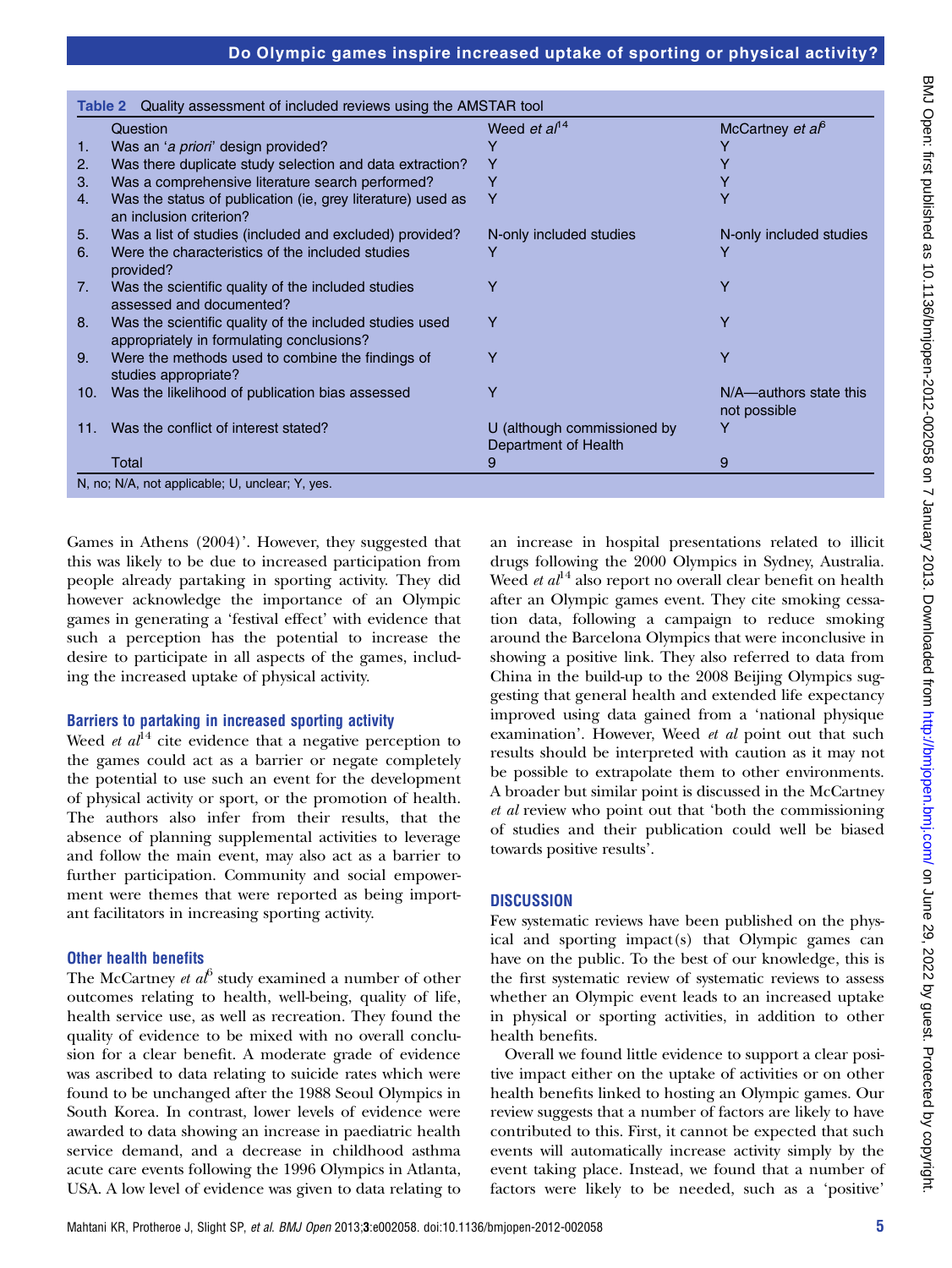perception in advance of the games, the idea that participation in physical activity need not be limited to elite sportsmen, and that there will be sufficient infrastructure to access and partake in activities within the community and schools setting after the games. As pointed out by Weed *et al*,<sup>14</sup> the generation of a 'festival' feel is likely to generate short-term positive perceptions and increased participation in a number of areas including sporting activity. We also noted that both included reviews eluded that collecting data on increased physical activity after such an event may be challenging, poor or absent. As a result, we recommend that evidence-based strategies to record this data, locally and regionally, should already be in place following the 2012 London Games. We further recommend that such methods are executed in advance and following the 2016 Olympic Games in Rio, Brazil.

We also noted that the London 2012 Olympic games, more so than previous ones, have placed a greater emphasis on leaving a legacy. As a result, pressure will mount on ensuring that this is achieved. We note that the 2010 Department for Culture Media and Sport document outlining the UK Governments plans for a legacy after the Olympic games included numerous proposals to improve mass participation in sport and increased activity. However, the government proposals from 2010 contrast with recent reports, following the 2012 games, of a decline in sports diversity and coaching as a result of funding cuts.<sup>15</sup> Part of the problem may lie in the difficulty in measuring this impact. As pointed out in the 2010 editorial several confounders are likely to contribute to an apparent increase in sports participation.<sup>16</sup> For example, a free swimming programme for under 16-year-olds and over 60-year-olds may simply result in people who already swim, now swimming for free or more often. This then does not meet the remit of facilitating more people to participate.<sup>16</sup>

#### Limitations of our review

We were aware of several limitations to our review. We chose to only include data relating to the summer Olympic and Paralympic games, thus excluding the Winter Olympics as we felt that the summer games would have a greater potential of encouraging events that could be transferable and available for mass participation worldwide. We also avoided including data from other multisporting events, such as the Commonwealth games, on the basis that no other single, multisporting, event had the same breadth of included sports or public interest as the Olympics. However, we note that data did exist, particularly following the 2002 Manchester Commonwealth games, but evidence of a definite link to increased activity was inconclusive. It was, therefore, unlikely to have changed the conclusions of our review.

We also limited our searching of 'grey literature' to Google, Google scholar and the International Olympic Committee websites, as we felt that there would be a significant number of non-systematic reviews and

commentaries on other sites that would not meet our inclusion criteria.

#### OVERALL CONCLUSION

The evidence to support the notion that hosting an Olympic games leads to an automatic increase in mass sporting or physical activity is poor. Our review has found several areas of potential that could be capitalised on to test this hypothesis. Having existing routes into increased participation is likely to prove beneficial. An emphasis of involvement as well as targeting certain populations such as children and those contemplating activity, rather than just those already involved in it. The framing of an Olympic games in a broader sense, such as through a positive public perception and within a 'festival' feeling, is also likely to reap benefits. The UK will host the 2014 Glasgow Commonwealth games and has a unique opportunity to build on the public interest generated from the London  $2012$  games.<sup>17</sup> We also suggest that in the interim, smaller events relating to increase sporting or physical activity, be put into place to keep the momentum generated from London 2012 going. Such events could then be capitalised on in the lead up to the 2016 Olympics in Brazil. The effects should be recorded using high-quality, evidencebased methods. Through such means the true success and legacy of the London 2012 games will be determined.

#### Author affiliations

<sup>1</sup>Members of the Brisbane Initiative (Cohort 7), International Leadership Programme in Primary Care, Oxford, UK

<sup>2</sup>Knowledge Centre, Bodleian Health Care Libraries, University of Oxford, Oxford, UK

<sup>3</sup>Department of Primary Health Care Sciences, University of Oxford, Oxford, UK <sup>4</sup>Institute of Primary Care and Health Sciences, Arthritis Research UK Primary Care Centre, Keele University, Oxford, UK

5 Division of Primary Care, The University of Nottingham, Nottingham, UK 6 Division of General Internal Medicine, Brigham and Women's Hospital and Harvard Medical School, Boston, Massachusetts, USA

<sup>7</sup> General Practice Unit, Department of Preventive Medicine, Escola Paulista de Medicina, Universidade Federal de São Paulo (UNIFESP), Sao Paulo, Brazil <sup>8</sup> Primary Care Research, Health Sciences Research Group, School of Community Based Medicine, University of Manchester, Manchester, UK

<sup>9</sup> Flinders Prevention, Promotion and Primary Health Care Cluster School of Medicine Flinders University Bedford Park, South Australia

<sup>10</sup>Department of General Practice, Monash University, Melbourne, Australia

Acknowledgements We are grateful to Professor Mike Clarke for his advice relating to the methodology section of this review. We also thank Dr Jeremy Howick for commenting on the original draft protocol and Meena Mahtani for proof reading the final draft.

Contributors KRM, JP, SPS, MD, TB, CB and BB are all members of Cohort 7 of The International Primary Care Research Leadership programme, part of The Brisbane Initiative to develop future leaders in primary care research. KRM had the initial idea for the review and drafted the first protocol. All authors commented and advised on this draft. KRM and NR devised the search strategy which was conducted by NR. KRM, JP and SPS screened the results of the searches and agreed on the final list of included reviews. CB and BB assed the included reviews for quality. TB and MD carried out the data extraction. KRM wrote the first draft of the final papers with contributions and edits from all remaining authors. All authors contributed to the final draft.

Funding This research received no specific grant from any funding agency in the public, commercial or not-for-profit sectors.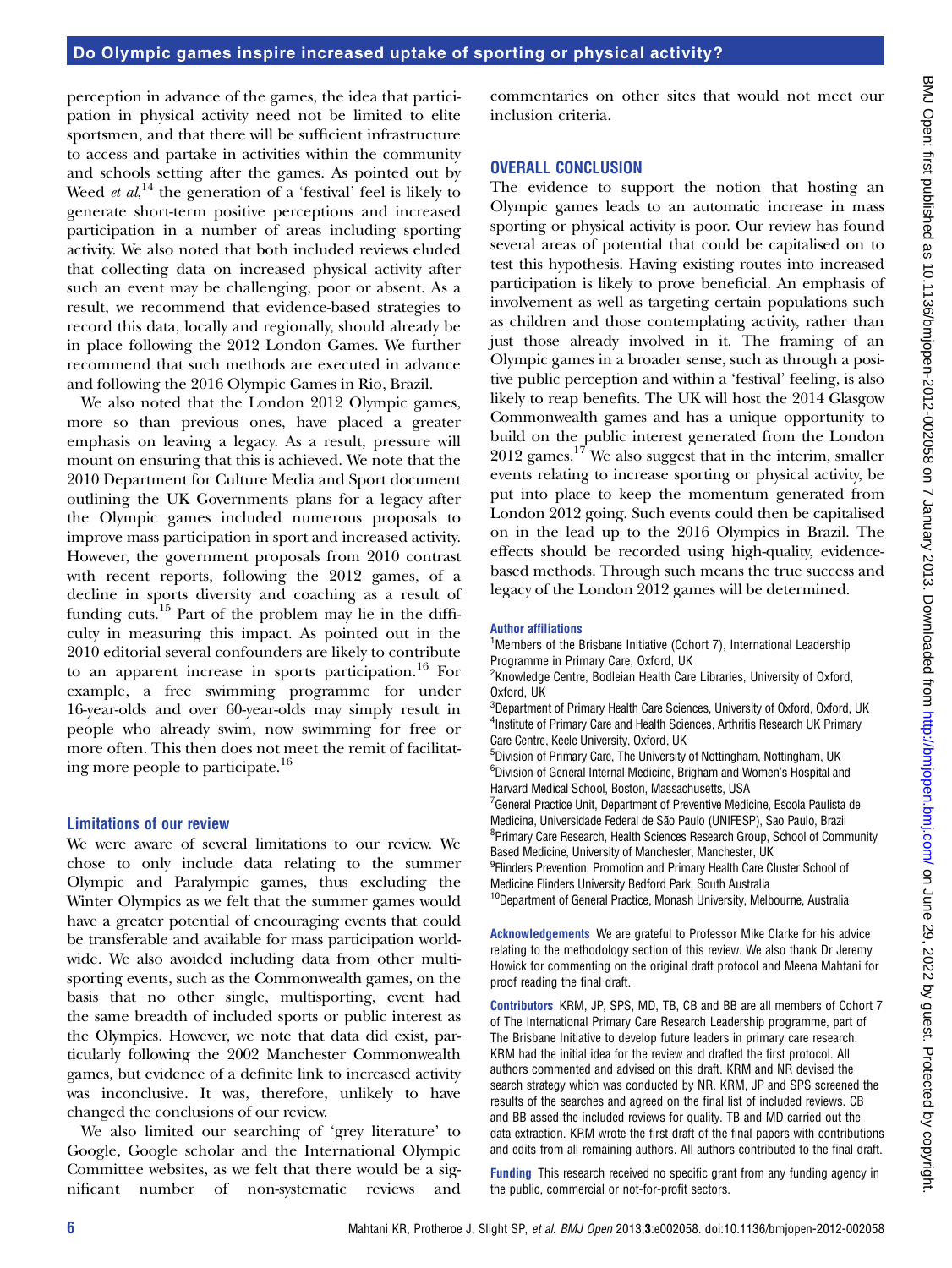Provenance and peer review Not commissioned; externally peer reviewed.

Data sharing statement No additional data are available.

#### **REFERENCES**

- 1. Flyvbjerg B, Stewart A. Olympic proportions: cost and cost overrun at the Olympics 1960–2012, Working Paper: Saïd Business School, University of Oxford, 2012.
- 2. London 2012 Inspire programme. [http://www.london2012.com/](http://www.london2012.com/about-us/inspire/inspire-programme/) [about-us/inspire/inspire-programme/](http://www.london2012.com/about-us/inspire/inspire-programme/)2012 (accessed 1 Aug 2012).
- 3. Plans for the legacy from the 2012 Olympic and paralymic games. In: Department for Culture, Media, and, Sport, editors. London, 2010:<http://www.culture.gov.uk/publications/7674.aspx> (accessed 1 Aug 2012).
- 4. Creating a sporting habit for life: a new youth sport strategy. In: Department for Culture, Media, and, Sport, editors, 2012.
- 5. Lee IM, Shiroma EJ, Lobelo F, et al. Effect of physical inactivity on major non-communicable diseases worldwide: an analysis of burden of disease and life expectancy. Lancet 2012;380:219–29.
- 6. McCartney G, Thomas S, Thomson H, et al. The health and socioeconomic impacts of major multi-sport events: systematic review (1978–2008). BMJ 2010;340:c2369.
- 7. Smith V, Devane D, Begley CM, et al. Methodology in conducting a systematic review of systematic reviews of healthcare interventions. BMC Med Res Methodol 2011;11:15.
- 8. ISSG Search filter resource. Systematic reviews: centre for reviews and dissemination. 2012. [http://www.york.ac.uk/inst/crd/intertasc/sr.](http://www.york.ac.uk/inst/crd/intertasc/sr.htm) [htm](http://www.york.ac.uk/inst/crd/intertasc/sr.htm) (accessed 9 Aug 2012).
- 9. Higgins JPT GSe. Cochrane handbook for systematic reviews of interventions. Cochrane Collab 2011; Version 5.1.0 (updated March 2011).<http://www.cochrane-handbook.org> (accessed 10 Aug 2012).
- 10. WHO. Health topics: physical activity. [http://www.who.int/topics/](http://www.who.int/topics/physical_activity/en/) [physical\\_activity/en/](http://www.who.int/topics/physical_activity/en/) (accesed 1 Aug 2012).
- 11. Shea BJ, Hamel C, Wells GA, et al. AMSTAR is a reliable and valid measurement tool to assess the methodological quality of systematic reviews. J Clin Epidemiol 2009;62:1013–20.
- 12. Murphy NM, Bauman A. Mass sporting and physical activity events—are they 'bread and circuses' or public health interventions to increase population levels of physical activity? J Phys Act Health 2007;4:193–202.
- 13. Weed M, Coren E, Fiore J, et al. Developing a physical activity legacy from the London 2012 Olympic and Paralympic games: a policy-led systematic review. Perspect Public Health 2012;132:75–80.
- 14. Weed M, Coren E, Fiore J, et al. A systematic review of the evidence base for developing a physical activity and health legacy from the London 2012 Olympic and Paralympic games. London: Department of Health. 2009. [http://www.london.nhs.uk/webfiles/Independent%](http://www.london.nhs.uk/webfiles/Independent%20inquiries/Developing%20physical%20activity%20and%20health%20legacy%20-%20full%20report.pdf) [20inquiries/Developing%20physical%20activity%20and%20health%](http://www.london.nhs.uk/webfiles/Independent%20inquiries/Developing%20physical%20activity%20and%20health%20legacy%20-%20full%20report.pdf) [20legacy%20-%20full%20report.pdf](http://www.london.nhs.uk/webfiles/Independent%20inquiries/Developing%20physical%20activity%20and%20health%20legacy%20-%20full%20report.pdf) (accessed 10 Aug 2012).
- 15. Campbell JVaD. Beyond the Olympic glory lies a patchy future for school sports. The Guardian Thursday 9 August 2012.
- 16. Weed M. How will we know if the London 2012 Olympics and Paralympics benefit health? BMJ 2010;340:c2202.
- 17. McCartney G, Palmer S, Winterbottom J, et al. A health impact assessment of the 2014 Commonwealth Games in Glasgow. Public Health 2010;124:444–51.

#### APPENDIX 1

## Search strategies

|                                                  | σσαιντι οιιαισγισο                                        |       |
|--------------------------------------------------|-----------------------------------------------------------|-------|
| MEDLINE (OvidSP) (1946-in process)-9 August 2012 |                                                           |       |
| 1                                                | (olympic <sup>*</sup> or paralympic <sup>*</sup> ).ti,ab. | 2255  |
| 2                                                | (sport* adj (event* or mega-event*)).ti,ab.               | 505   |
| 3                                                | ((international or multination* or                        | 15    |
|                                                  | multi-nation*) adj event*).ti, ab. and sport*.            |       |
|                                                  | mp.                                                       |       |
| 4                                                | (international or multination* or                         | 10    |
|                                                  | multi-nation*) adj games).ti,ab.                          |       |
| 5                                                | 1 or 2 or 3 or 4                                          | 2730  |
| 6                                                | (Medline or systematic review).tw. or                     | 87371 |
|                                                  | meta-analysis.pt.                                         |       |
|                                                  | 5 and 6                                                   |       |

| 8 | meta-analysis.mp.pt. or review.pt. or | 1884987 |
|---|---------------------------------------|---------|
|   | search:.tw.                           |         |
|   |                                       |         |

9 5 and 8 358

| EMBASE (OvidSP) (1974-)-9 August 2012 |                                                           |         |
|---------------------------------------|-----------------------------------------------------------|---------|
| 1.                                    | (olympic <sup>*</sup> or paralympic <sup>*</sup> ).ti,ab. | 2799    |
|                                       | 2 (sport* adj (event* or mega-event*)).ti,ab.             | 649     |
|                                       | 3 ((international or multination* or multi-nation*)       | 23      |
|                                       | adj event*).ti,ab. and sport*.mp.                         |         |
|                                       | 4 ((international or multination* or multi-nation*) 17    |         |
|                                       | adi games).ti,ab.                                         |         |
|                                       | 5 1 or 2 or 3 or 4                                        | 3417    |
| 6.                                    | (meta-analysis or systematic review or                    | 111218  |
|                                       | MEDLINE).tw.                                              |         |
|                                       | 7 5 and 6                                                 | 19      |
|                                       | 8 meta-analy*:.mp. or search*.tw. or review.pt.           | 2102017 |
| 9.                                    | $5$ and $8$                                               | 458     |

Cochrane Database of Systematic Reviews & Database of Abstracts of Reviews of Effectiveness (Cochrane Library, Wiley)— 8 August 2012

- #1 (olympic\* or paralympic\* or special olympic\*):ti, 71 ab,kw
- #2 (sport\* near (event\* or mega-event\*)):ti,ab,kw 25 #3 (international or multination\* or multi-nation\*) 1
- near event\* and sport\*:ti,ab,kw #4 ((international or multination\* or multi-nation\*) near games):ti,ab,kw 1

SportDISCUS (EBSCOHost) (1980—)—9 August 2012

| S9 l<br>S8 | S5 and S8<br>TI (meta-analy* or review) OR AB                                                                                                                                                   | (485)<br>(27026) |
|------------|-------------------------------------------------------------------------------------------------------------------------------------------------------------------------------------------------|------------------|
|            | (meta-analy* or search*)<br>S5 and S6                                                                                                                                                           |                  |
| S7<br>S6   | TI (meta-analysis or systematic review or<br>MEDLINE) OR AB (meta-analysis or<br>systematic review or MEDLINE) OR KW<br>(meta-analysis or systematic review or<br><b>MEDLINE</b> )              | (7)<br>(4396)    |
| S5 I       | S1 or S2 or S3 or S4                                                                                                                                                                            | (51244)          |
| S4         | TI (((international or multination* or<br>multi-nation*) n2 games)) OR AB<br>(((international or multination* or<br>multi-nation*) n2 games))                                                   | (517)            |
| S3.        | TI (((international or multination* or<br>multi-nation*) n2 event*)) OR AB<br>(((international or multination* or<br>multi-nation*) n2 event*))                                                 | (1201)           |
| S2         | TI ((sport* n2 (event* or mega-event*))) OR<br>AB ((sport* n2 (event* or mega-event*)))                                                                                                         | (6927)           |
| S1         | TI (olympic* or paralympic*) OR AB<br>(olympic <sup>*</sup> or paralympic <sup>*</sup> )<br>Science Citation Index-EXPANDED, Social<br>Science Citation Index (Web of Knowledge)<br>(All years) | (44061)          |
|            | # 4 68 Topic=(olympic* OR paralympic*)<br>AND Topic=(meta-analys* OR 'systematic<br>review' OR 'evidence review' OR medline<br>OR search*)<br># 3 23 #2 OR #1                                   |                  |